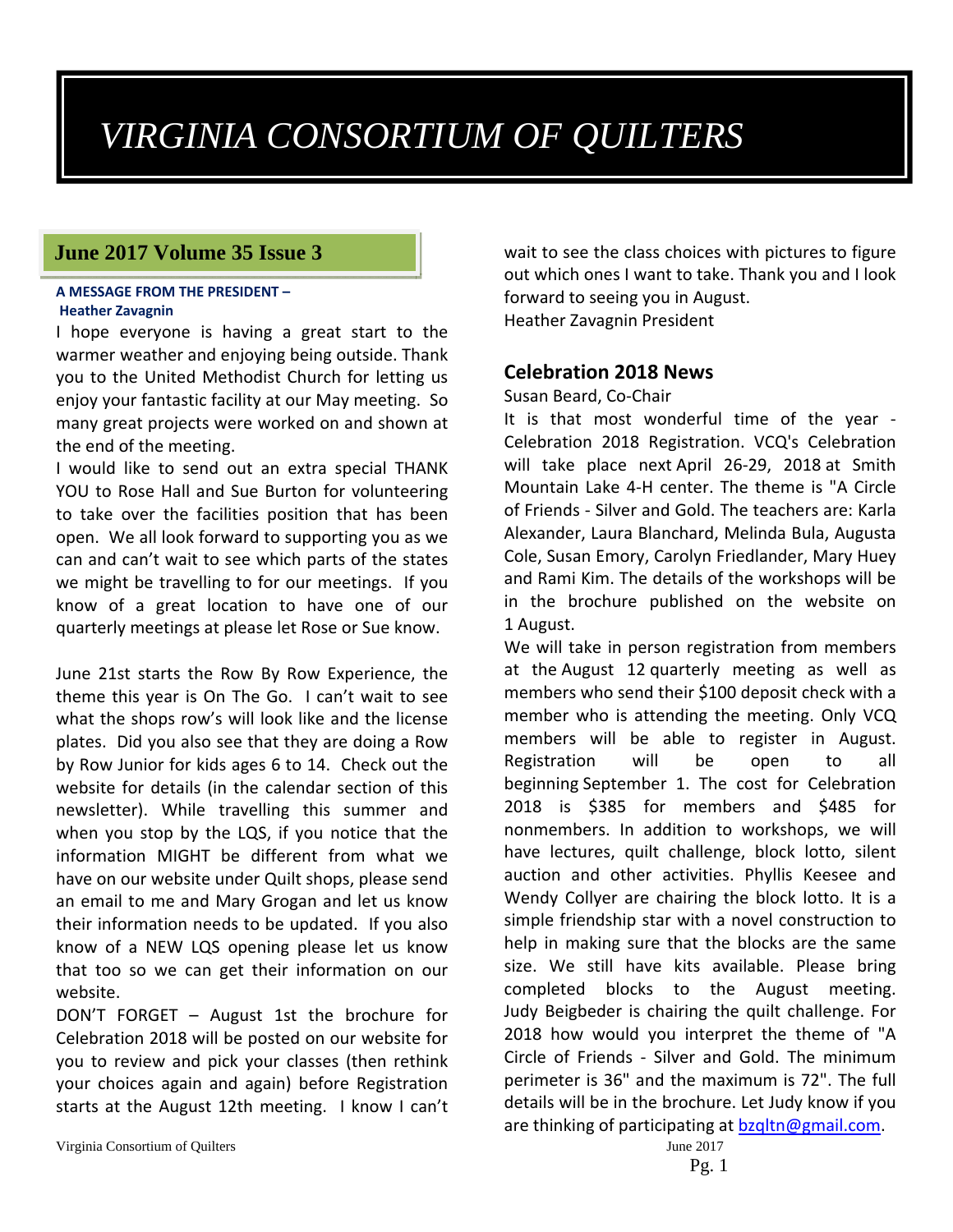#### *MEET YOUR BOARD OF DIRECTORS*

## **VCQ Board & Area Reps 2016**

|                | <b>Position</b>             | <b>Name</b>         | Phone        | E-mail                           |
|----------------|-----------------------------|---------------------|--------------|----------------------------------|
| $\mathbf{1}$   | <b>President</b>            | Heather Zavagnin    | 770-845-5190 | president@vcq.org                |
| $\overline{2}$ | <b>VP</b>                   | Faye Hannah         | 757-410-0846 | vicepresident@vcq.org            |
| 3              | <b>Secretary</b>            | <b>Susan Fulton</b> | 804-633-5926 | secretary@vcq.org                |
| 4              | <b>Treasurer</b>            | Marty Green         | 540-967-3203 | treasurer@vcq.org                |
| 5              | Membership                  | Karin McElvein      | 757-572-1569 | membership@vcq.org               |
| 6              | <b>Historian</b>            | Joan McGowan        | 703-323-6048 | historian@vcq.org                |
| 7              | <b>Programs</b>             | Elizabeth Gibson    | 703-481-6879 | programs@vcq.org                 |
|                |                             | Sally Hurst         | 434-248-6212 | programs@vcq.org                 |
| 8              | <b>Facilities</b>           | Rose Hall           | 434-363-1011 | facilities@vcq.org               |
|                |                             | Sue Burton          | 804-435-3229 | facilities@vcq.org               |
| 9              | <b>Newsletter</b>           | Yvette Cienski      | 757-234-0232 | newsletter@vcq.org               |
| 10             | <b>Web Mistress</b>         | Mary Grogan         | 202-262-0142 | maryg@infovisions.org            |
| 11             | <b>Publicity</b>            | <b>VACANT</b>       |              |                                  |
| 12             | <b>Celebration co-Chair</b> | Susan Beard         | 571-338-3168 | Beard22205@verizon.net           |
|                |                             | Phyllis Mondak      | 804-921-2048 | Phmon2@comcast.net               |
| 13             | <b>Community Service</b>    | Karen DuMont        | 804-233-7750 | kmdumont@comcast.net             |
|                |                             | Karin McElvein      | 757-572-1569 | Karinlisa7@gmail.com             |
| 14             | <b>Documentation</b>        | <b>VACANT</b>       |              |                                  |
|                | <b>Area Reps</b>            |                     |              |                                  |
| $\mathbf{1}$   | <b>Northern VA</b>          | Kathy McCrea        | 703-425-1829 | kathy.mccrea@cox.net             |
| $\overline{2}$ | <b>Shenandoah Valley</b>    | Kathleen            | 540-335-4700 | kackerso@shentel.net             |
|                |                             | Ackerson            |              |                                  |
| 3              | <b>Southern Shenandoah</b>  | Vacant              |              |                                  |
| 4              | <b>Culpeper-Lynchburg</b>   | Deb Schupp          | 540-604-0988 | debschupp@GumboDesignStudios.com |
| 5              | <b>Richmond</b>             | <b>Karen DuMont</b> | 804-233-7750 | kmdumont@comcast.net             |
| 6              | Fredericksburg              | Ann Tinsman         | 540-894-5546 | atinsman@hotmail.com             |
| 7              | Southwest                   | Vacant              |              |                                  |
| 8              | Peninsula                   | <b>Bonnie Timm</b>  | 757-483-4909 | botqg@verizon.net                |
| 9              | <b>Tidewater</b>            | Debi Harding        | 757-615-7758 | debi.harding@cox.net             |

| <b>Advertising</b><br><b>For Newsletter &amp; Roster</b>         |            |         |
|------------------------------------------------------------------|------------|---------|
|                                                                  | Newsletter | Roster  |
| Business Card-2"x3.5"                                            | \$10.00    | \$20.00 |
| $\frac{1}{4}$ Page-5.25"x4"                                      | 15.00      | 30.00   |
| 1/2 Page-5.25"x 8"                                               | 30.00      | 60.00   |
| Full Page-8" x 10.5"                                             | 50.00      | 100.00  |
| Inside Back Page                                                 |            | 125.00  |
| Classified Ad $(50 \text{ word } max -$ Newsletter only)         |            |         |
| Send ads to <b>newsletter@vcq.org</b> and check made out to VCQ. |            |         |

$$
Pg. 2
$$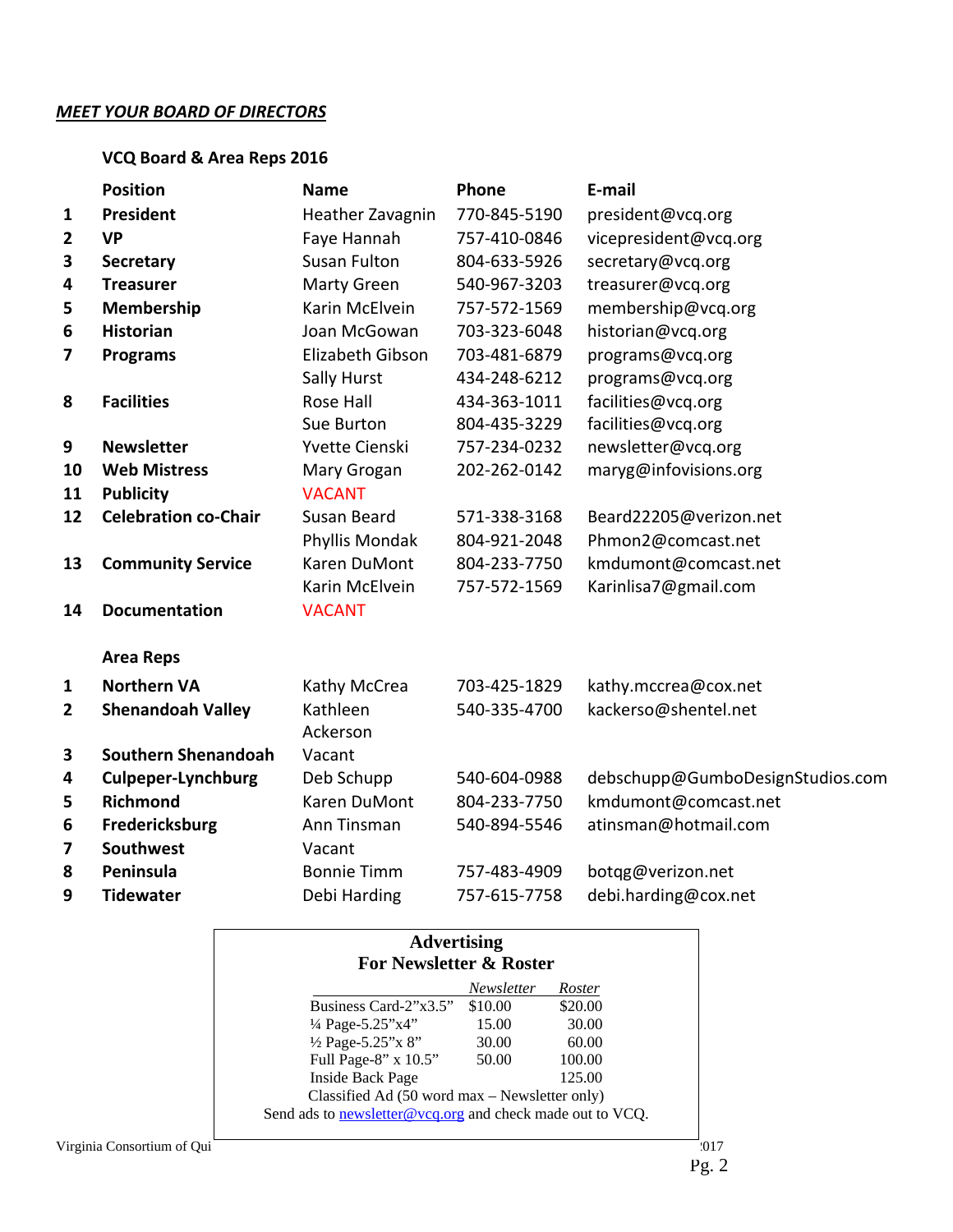## **VCQ General Meeting Minutes‐May 13,2017**

#### **Meeting called to order by Heather Zavagnin at 12:53 pm**

Heather welcomed all members to Richmond. A thank you to Karen Dumont and Debi Harding for the site of our meeting here in Richmond. A new member welcome to 4 new members: Dana Mashad, Elaine Strasburg, Tammy Weston, and Diane Phillips. (Please excuse any spelling errors!)

The minutes of the March meeting were posted in the most recent newsletter. No discussion, Motion to accept minutes by Karin McElvein. Motion seconded by Laura Beard. Vote was passed.

The Blue Crab Quilt Company is staying open late for anyone shopping after the meeting and offering a 10% discount to VCQ members. Chadwick Heirlooms is also staying open late and offering us a 20% discount.

The Virginia Quilt Museum still has a few available tickets for the "Airing of the Quilts: A Spring Quilt Discovery" Luncheon on May 21, with Neva Hart.

Treasurer Marty Green had the quarterly report passed out on our tables. Income totals for the last quarter were \$7347.00 and expenses were \$4381.86. Checkbook balance as of 5/12/17 was \$17,619.99. Money market account as of 5/12/17 was \$7596.56 Motion to approve report by Marty Moon. Seconded by Alice Kennedy. Vote passed.

Faye Hannah announced she still had a few charms and pins for sale.

Karin McElvein announced we have 201 current paid members and 25 new members from last meeting.

Heather Zavagnin announced that we urgently need a facilities coordinator. If no one volunteers before the November meeting the quarterly meetings will not be held. Debi Harding has done an excellent job and would be happy to talk to anyone showing an interest in helping.

The next meeting will be on August 12, at Newport News. Elizabeth Gibson has procured Joy Duke, Lee

Virginia Consortium of Quilters June 2017

Taylor, and Meryl Ann Butler as our teachers thus far. She states she is looking into a  $4<sup>th</sup>$  teacher since this meeting is usually our largest.

Yvette Cienski announced the next newsletter deadline is June 9.

Celebration co‐chair, Susan Beard, gave us an update on Celebration. Reminder that the dates are April 26‐29, 2018 and registration begins August 17,2017. She said the brochure with teacher names and class titles will be out August 1 for us to preview. She still needs volunteers to help with Silent Auction, Teacher tag‐ team, and the Raffle items. Please see Susan or Phyllis if you are able to help with any of these areas.

Karin McElvein led the community service room today. She announced that 12 ALS quilts were almost finished today. She had batting available for our service projects as needed. She also is asking for another NICU that we might be able to donate our Bassinette cover to.

Old Business: Heather announced that we still need volunteers to head the Documentation project and a Publicity Chair.

Meeting Adjourned 1:13 PM

Minutes respectfully submitted by Susan Fulton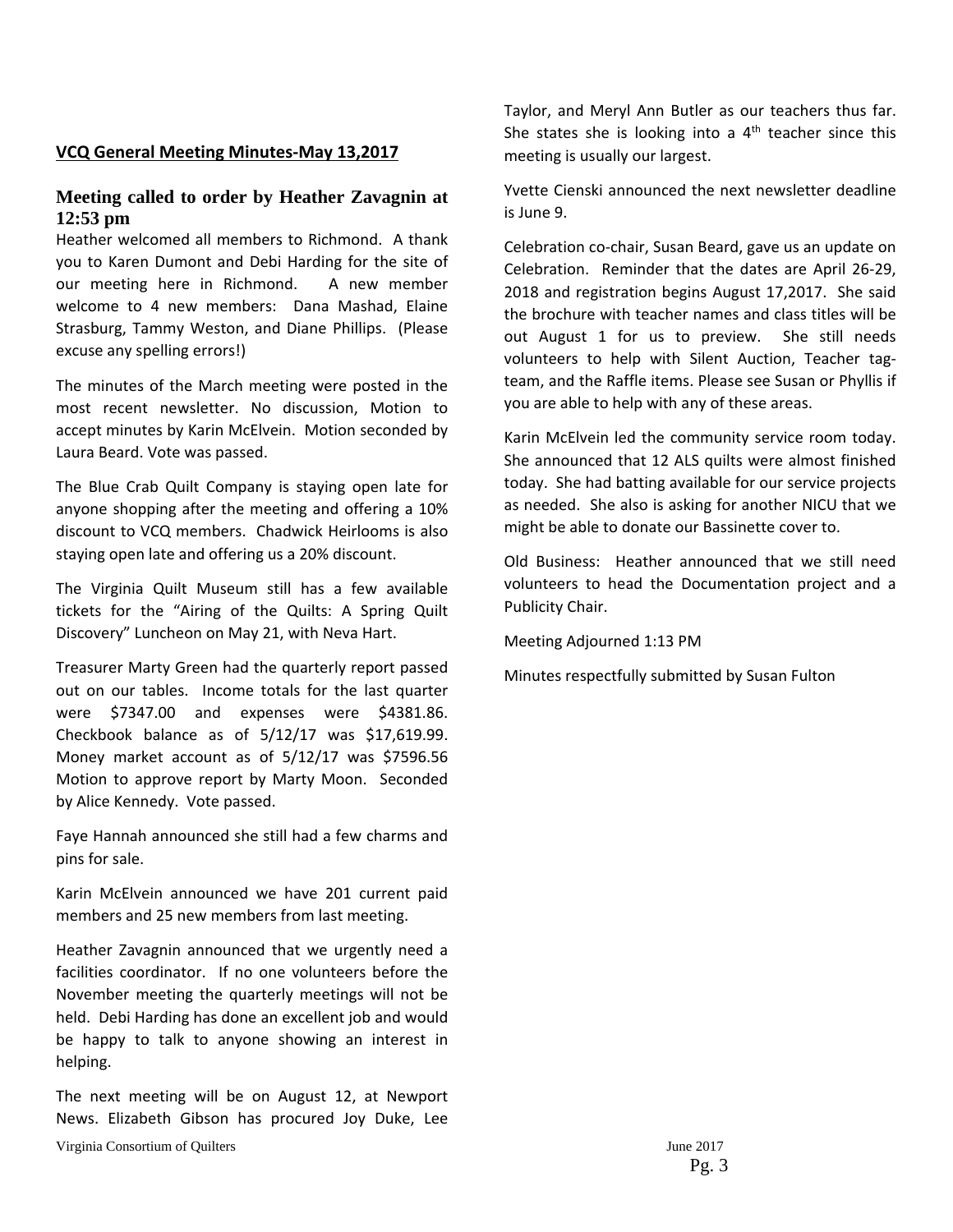#### **CHARITY**

We had a wonderful group sewing for Charity at the May Meeting. I want to thank everyone who participated. I brought home over 35 basinet covers. Many were made that day and some were brought in by other members. We had one finished quilt turned if for ALS and 12 tops were made during the day. Some were taking them home to add the borders, and others took the tops home to quilt. We were very fortunate to have Quilters Dream Batting donate 20 yards of 102" wide quilt batting. It is all cut and will be included in some of the kits for the next meeting. I will deliver the quilts that are returned to the Quilters Dream office which is located near me after the August meeting.

If you decide to make a quilt at home for ALS, please see the Quilter's Dream website for the dimensions. It does not have to be a rail fence. Also, please fill out their form, print and pin to the

quilt. Also, be sure to label your quilt. I will also add a VCQ label.

#### http://www.quiltersdreambatting.com/

Thank you,

Karin McElvein

#### **MEMBERSHIP**

Just a reminder to those who have yet to renew. You must be a member in 2017 to sign up for Celebration. You must also be a member to attend Celebration in 2018 if you do not want to pay the Non‐Member Fee. Please make sure you have renewed for 2018 before Dec.  $31<sup>st</sup>$ , if you want to pay the member cost for Celebration. Non‐ members will have to pay an additional \$100.00 to attend.

Karin McElvein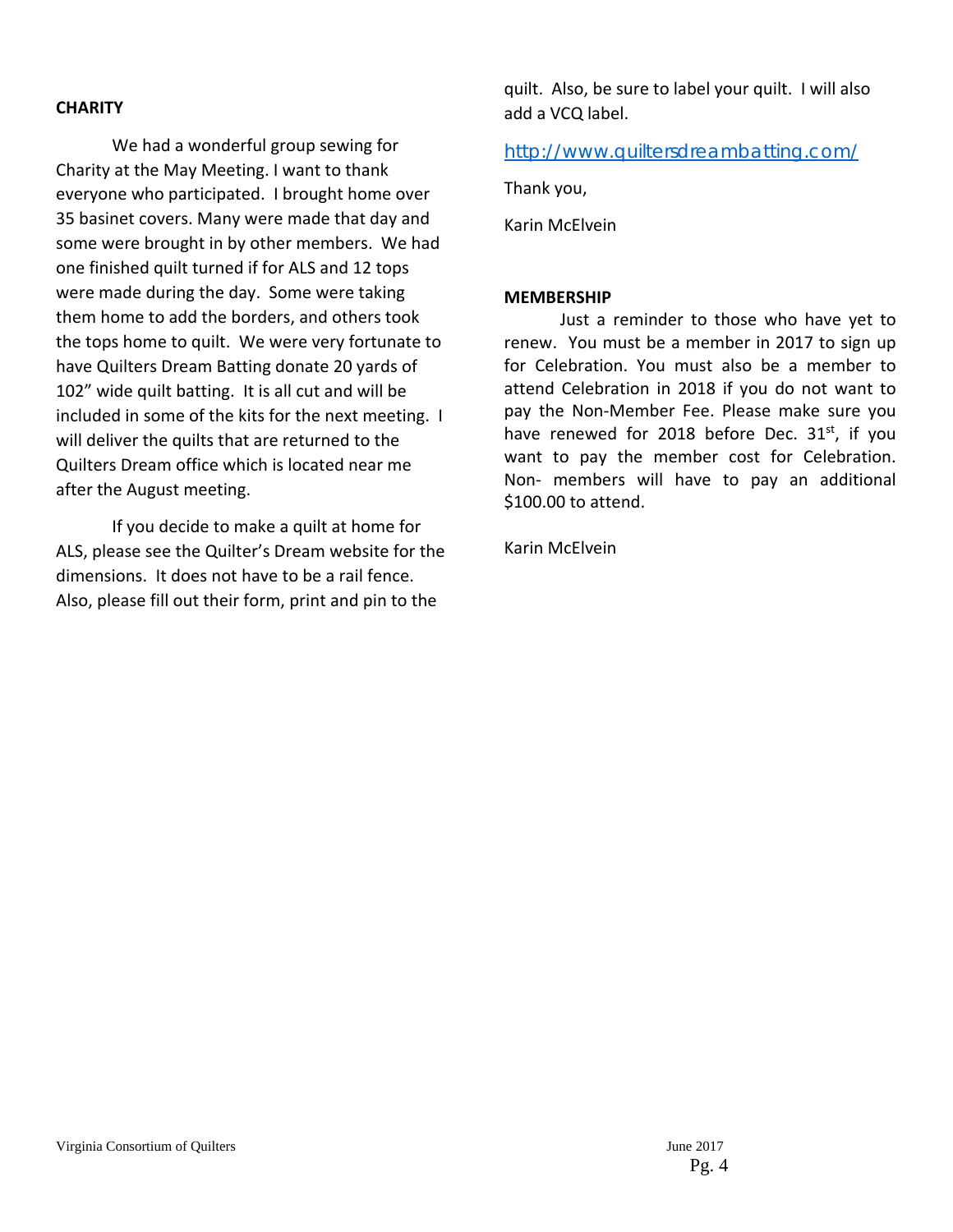## **Calendar of Events**

**Virginia Quilt Museum:** 

- **July 7 First Fridays, 5pm ‐ 8pm @ VQM:** FREE Museum Admission
- **July 27th ‐ 29th "Friction, Fray, and Fabric:** Textiles in the First World War" ‐ 3rd Annual Virginia Quilt Museum Symposium @ VQM SEE INDIVIDUAL EVENT PAGE ABOVE

#### **August 11‐13, 2017**

The Four County Quilters Guild cordially invites you to our upcoming 2017 Quilt Show "Piecing Together" — 30 Years of Fabric & Friends. at the Frederick Fairgrounds—Null Building which is located at 797 East Patrick Street in Frederick, Maryland 21701. Friday 12:00‐5:00, Saturday 9:00‐ 5:00 and Sunday 11:00‐4:00. On display, will be over 200 member‐made quilts, wall hangings and challenge quilts. Additional things to see include the 2017 Opportunity Quilt, an Emporium of items \$15 and under, Demonstrations, Raffle Baskets, Silent Auction and Vendors. Children in strollers are free, and there is free parking. Admission is \$10/day (re‐entry with wrist band intact). For details and directions, visit our guild's website http://www.fourcountyquiltersguild.org

http://www.thegreatfrederickfair.com

#### **October 20‐21,2017**

The Hearts and Hands ECA Quilters Guild of Sanford, NC will hold its biennial quilt show at the Dennis Wicker Civic Center, 1801 Nash St., Sanford, NC (40 miles SW of Raleigh).

The show hours will be: Fri. Oct. 20 from 10am ‐ 5pm, and Sat. Oct. 21 from 10am ‐ 4pm. Admission is \$6, under 12 free.

A Bionic Bag filled with \$300 of quilting notions will be raffled off each day of the show. There will be over 100 handmade quilts, vendor booths, raffle

baskets, door prizes, a boutique with handmade items perfect for gifts for the holiday season, and antique quilts. Lunch will be available on site.

The theme of the show is "Look on the Bright Side". Entry fees are \$5.00 per quilt. The deadline for submissions is August 25, 2017. Entry Forms, the Category List and Quilt Show Rules can be found on our website

(http://www.heartsandhandsnc.org); choose the "2017 Quilt Show" tab. This year, entry forms and fee can be mailed or hand‐delivered to Ruth Williams‐Hunt at 1911 Wilkins Drive, Sanford, NC 27330.

Questions? Contact us at Rose Nykiel at roquiltern@gmail.com or (909) 475‐824 or Janet Blazekovich at janetquilts5675@yahoo.com or (630) 643‐2497.

#### **ROW by ROW**

June 21st ‐ Sept 5th http://rowbyrowstudio.com/row‐by‐row‐ experience/

\*\*\*\*\*\*\*\*\*\*\*\*\*\*\*\*\*\*\*\*\*\*\*\*\*\*\*\*\*\*\*\*\*\*\*\*\*\*\*\*\*

VCQ Events: **November 11, 2017 Manassas, VA**

The following are the **Deadline Dates** for item submissions to the newsletter staff:

**September 8<sup>th</sup>, 2017** for November 11<sup>th</sup> meeting

Material can be sent electronically (preferred) to newsletter@vcq.org OR mailed to: Yvette Cienski, 206 Blue Heron Dr., Yorktown, VA 23692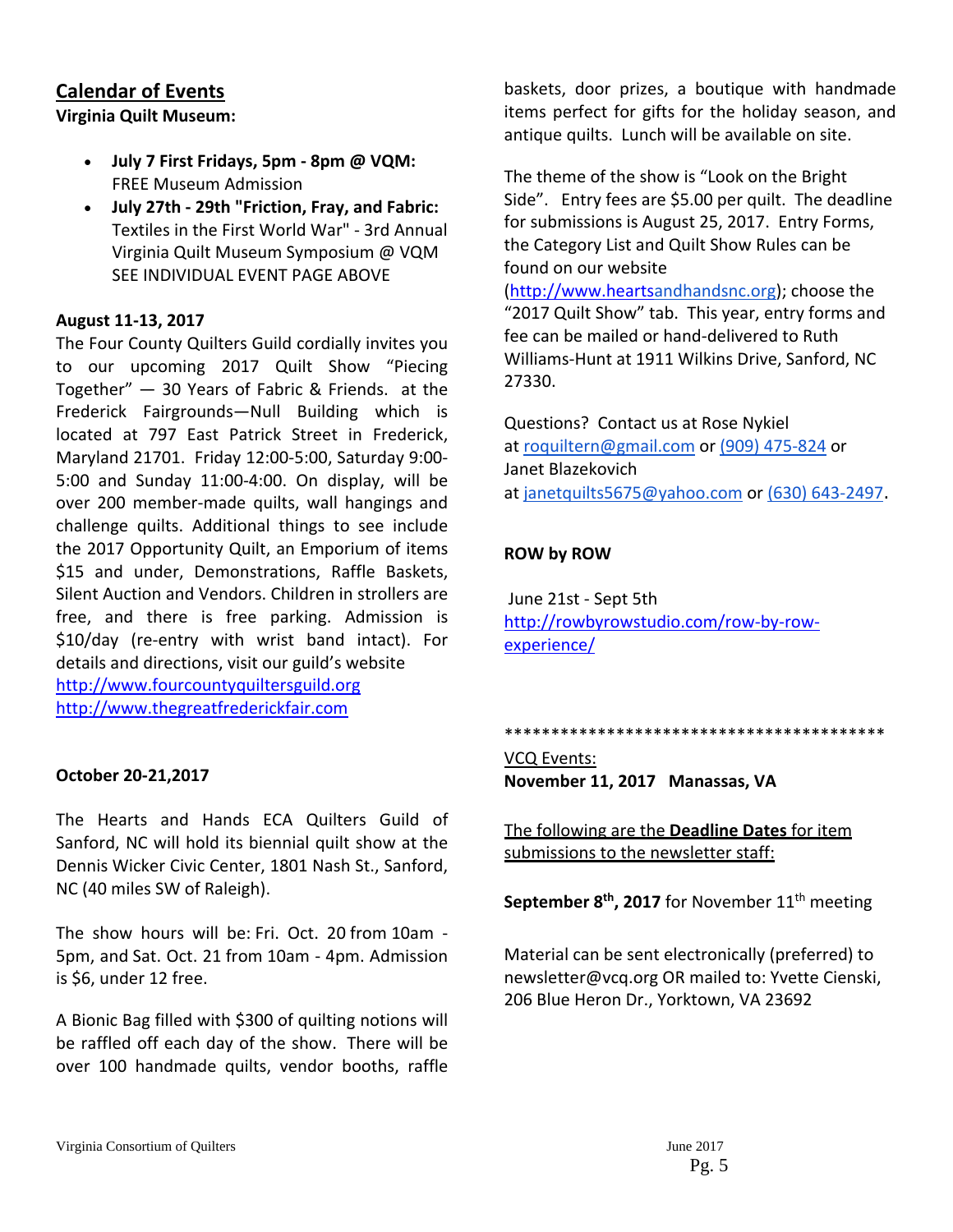



Virginia Quilt Museum 301 S. Main St. Harrisonburg, VA 22801 March 10, 2017

## **Announcing the 2017 Symposium July 27 – 29, 2017**

Over the course of three days in July, you are invited to gather in Harrisonburg and its environs to consider **Friction, Fray, and Fabric: Textiles in the First World War** at the 2017 Symposium offered by the Virginia Quilt Museum. Participants will have the opportunity to gain multiple perspectives of the (first) Great War. Visits Thursday and Friday to Dynamic Aviation in Bridgewater, the Woodrow Wilson Presidential Library and Museum in Staunton, and the Crossroads Valley Brethren-Mennonite Heritage Center in Harrisonburg will set the stage for both the **friction** and the **fray**, through the lens of a soldier, a president, and a pacifist. Then on Saturday, **fabric** will take center stage with a view through the lens of its war-affected manufacture and needful purposes.

## **Symposium Events/Locations/Speakers:**

- Thursday: Kim McCray (VQM Director), Dynamic Aviation, Bridgewater, VA (talk about Dwight Eisenhower ‐ his WWI service and Valley ties, and tour of America's first Air Force One)
- Friday: Woodrow Wilson Presidential Library and Museum, Staunton, VA (tour) Crossroads Valley Brethren‐Mennonite Heritage Center, Harrisonburg, VA (tour) Phil Kniss (Pastor), Parkview Mennonite Church, Harrisonburg, VA (talk) Followed by Nancy Bassett (pianist/sing‐along)

Saturday: Speakers at Asbury United Methodist Church (next door to the Museum)

- Madelyn Shaw, Curator of Textiles at the National Museum of American History, Smithsonian Institution – "Shortages and Substitutes: American Textiles and the Great War"
- Neva Hart, Quilt Historian "A Red Cross Quilt from Sugar Grove"
- Jackie Pamenter, Greene County, VA Historical Society Greene County Red Cross quilt
- Sue Reich, Keynote Speaker "World War I Quilts"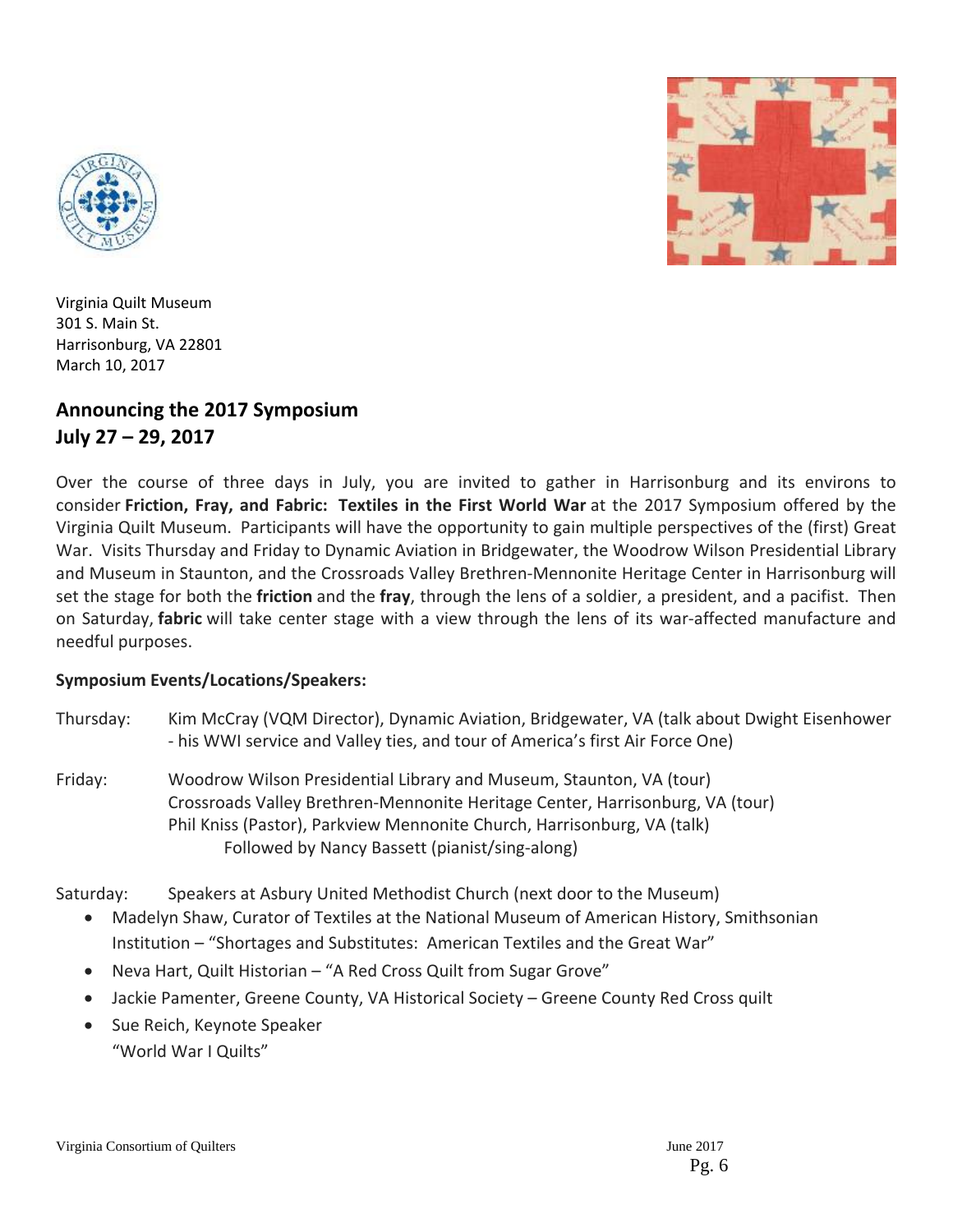

**VIRGINIA QUILT MUSEUM** 301 S. Main Street Harrisonburg, VA 22801 Phone 540-433-3818 Preserving, celebrating, and nurturing Virginia's quilting heritage

## **www.vaquiltmuseum.org**

## Designated the "**official quilt museum of the Commonwealth**" by the General Assembly

# **Upcoming Exhibits: September 5 ‐ December 16**

## **Heritage Redefined"** *Curated by Susan Emory*

Improvisational piecing, alternate gridwork, foundation piecing, use of negative space and applique.

Quilting has a rich heritage in Virginia ‐ over the years Virginia quilters have made whole cloth, medallion, Amish quilts, and art quilts. Broderie Perse and crazy quilting have been popular in the mid‐Atlantic region, and recently, modern quilting has seen an upsurge. Among the numerous forms of modern quilting, look for alternate grid work, applique, foundation piecing, improvisational quilting, and modern traditionalism ‐ the updating of classic quilt designs. This juried exhibit showcases a compilation of modern quilts from across Virginia.

## **"13 Perspectives"** *Curated by Trudi Van Dyke*

The 13 members of New Image Artists exhibit new work created for the Virginia Quilt Museum. These juried contemporary fiber artists are nationally and internationally exhibited and collected. Curator Trudi Van Dyke seeks to engage and educate visitors with the depth and breadth of modern quilting. Mastery of traditional as well as innovative techniques and materials provide a rich tapestry of visual excitement and stretch the definition of quilting.

#### **"From Ma‐Ma's Garden to the Wheel of Fortune"** *Curated by Pat Sloan*

Pat Sloan is a quilt designer, book author, radio/podcast show host and fabric designer

Pat Sloan is a quilting teacher, author, and fabric designer. This exhibit offers a look at Pat's published work done in her signature pieced and applique style. It then gives the visitor a peek behind the scenes at the quilts she makes for fun in her improvisational style.

## **"Treasures from the Vault: Quilts from the VQM Collection, Elegant Stitches"** *Curated by Gloria Comstock, VQM Curator and Registrar*

The quilts included in this exhibit are from the 18th and 19th Centuries. The elegant stitching has all been done by the hands of Virginia quiltmakers of both urban and rural areas and features diverse quilting designs. Hand quilting has always been prized as a talent, with ten stitches or more per inch considered museum quality. This exhibit will be a photographer's delight; prize-winning images are here for the taking!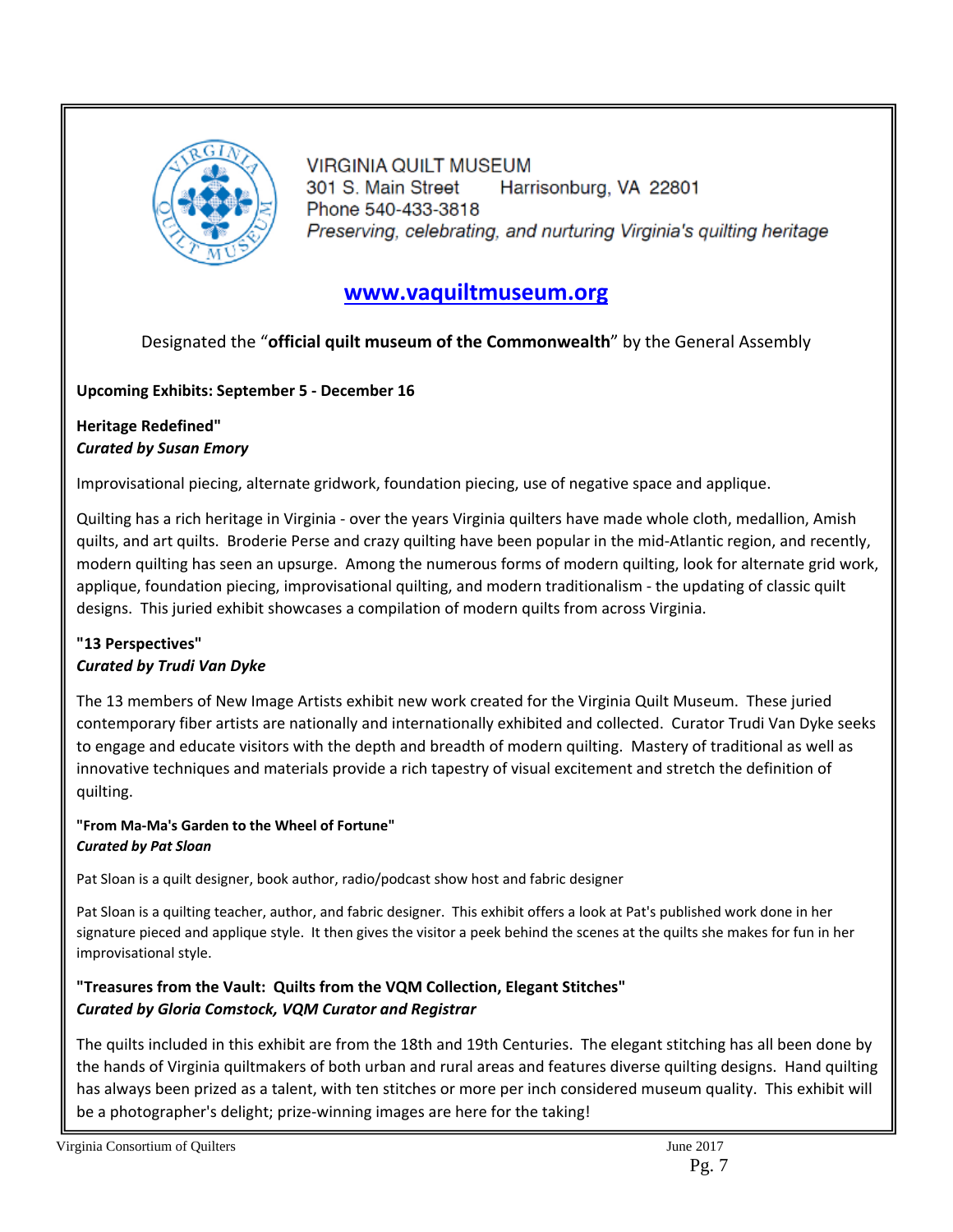## Virginia Consortium of Quilters Application for Membership

| Email address:<br>check the box below.)                  |                                              |                                                                          |                                                                        | (By providing my email address I understand that I will receive the newsletter electronically unless I                                                                                                     |
|----------------------------------------------------------|----------------------------------------------|--------------------------------------------------------------------------|------------------------------------------------------------------------|------------------------------------------------------------------------------------------------------------------------------------------------------------------------------------------------------------|
|                                                          |                                              | $( )$ I wish to receive a <i>paper copy</i> of the quarterly newsletter. |                                                                        |                                                                                                                                                                                                            |
| yours will not.                                          |                                              |                                                                          |                                                                        | Your membership can be paid for multiple years (up to 5 years) with this form. This date will be on<br>your membership card and the mailing label of each newsletter. If dues increase during this period, |
|                                                          |                                              |                                                                          |                                                                        |                                                                                                                                                                                                            |
|                                                          | $(\$25.00$ per year, up to five years only.) |                                                                          | Amt: \$ (Make check payable to "VCQ")                                  |                                                                                                                                                                                                            |
| ( ) Renewal Amt:                                         | $(\$25.00$ per year, up to five years only.) |                                                                          |                                                                        |                                                                                                                                                                                                            |
|                                                          |                                              |                                                                          |                                                                        | <b>Renewal Members Only: Please enclose with your payment, application and a self-addressed</b>                                                                                                            |
| <u>stamped envelope (SASE) for your membership card.</u> |                                              |                                                                          |                                                                        |                                                                                                                                                                                                            |
|                                                          |                                              |                                                                          | $( ) I$ am a member of a local quilt guild/group: $($ List all guilds) |                                                                                                                                                                                                            |
| $( )$ I teach and/or lecture about quilting.             |                                              |                                                                          |                                                                        |                                                                                                                                                                                                            |
|                                                          |                                              | $($ ) I may be willing to drive others from my area to VCQ meetings.     |                                                                        |                                                                                                                                                                                                            |
| Mail to:                                                 | 1309 Maplewood Ave.<br>Norfolk, VA 23503     | Karin McElvein, Membership Chairperson                                   |                                                                        |                                                                                                                                                                                                            |
|                                                          |                                              | **Please include a self-addressed stamped envelope.                      | Questions: karinlisa7@gmail.com                                        |                                                                                                                                                                                                            |
| <b>For Membership Only:</b>                              |                                              |                                                                          | Area                                                                   |                                                                                                                                                                                                            |
|                                                          |                                              |                                                                          | CK Dep___; Mem List updated __; Card Sent____                          |                                                                                                                                                                                                            |
| Amt: $\frac{1}{2}$                                       |                                              |                                                                          |                                                                        |                                                                                                                                                                                                            |
| Ck. No.                                                  |                                              |                                                                          |                                                                        |                                                                                                                                                                                                            |
| Exp. Year:                                               |                                              |                                                                          | New Member Packet: Letter _; Name Badge __ Card__                      |                                                                                                                                                                                                            |
|                                                          |                                              |                                                                          |                                                                        |                                                                                                                                                                                                            |

Revised 5/10/17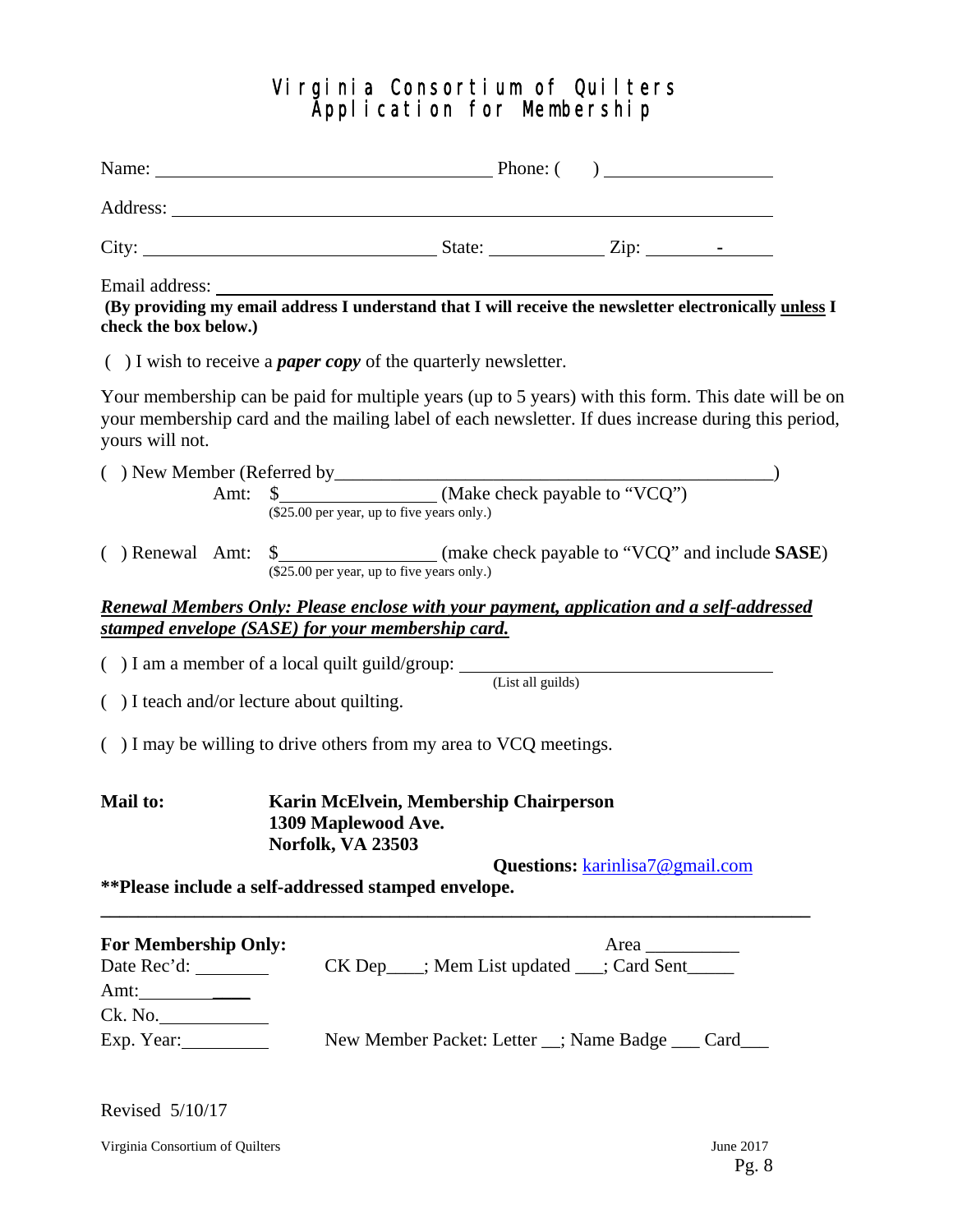## **August 12, 2017 Meeting & Workshop in Newport News, VA**

## **Lodging Accommodations (Friday, August 11):**

Hampton Inn‐Newport News/Yorktown 151 Ottis Street, Newport News, VA 23602 (757) 989‐8977

The cost is \$119 plus state and local taxes (14%) and \$1.00 per night, for a single King or double queen room. The rate is for 2 persons; with an extra charge of \$10 (rollaway) for an extra person. We have blocked 5 King single rooms and 15 double queen rooms. There is a grocery store between the two hotels. Make your reservation by calling the hotel directly or using VCQ – Virginia Consortium of Quilters link below. Complimentary breakfast is included. **Last day to make reservations is Monday, July 10, 2017**. Check in time is after 3pm. Cancelation policy is 48 hours prior to arrival date. The hotel is within walking distance to restaurants, shops and cinemas. Since there are baseball tournaments in town, if our block of rooms is sold out and you wish to make reservations, call the hotel number above and ask for Ted H. The Hampton Inn owns the Hilton Garden property next door and can probably find you a room there.

**Your web page address is:** http://hamptoninn.hilton.com/en/hp/groups/personalized/P/PHFHHHX‐VCQ‐ 20170811/index.jhtml?WT.mc\_id=POG Group Name/Code: VCQ

## **Directions to the Hotel**

From I-64 East or West – Exit 256B - Victory Blvd (Rt 171 East). The hotel is a quarter of a mile on the right in the Kiln Creek Shopping District (.7 miles form interstate). The hotel is 5‐7 miles from the Hampton Coliseum on I‐64.



## **Meeting Location:**

Hilton Baptist Church; hiltonbaptistchurch.org 101 Main Street Newport News, VA 23601 (757) 595-3300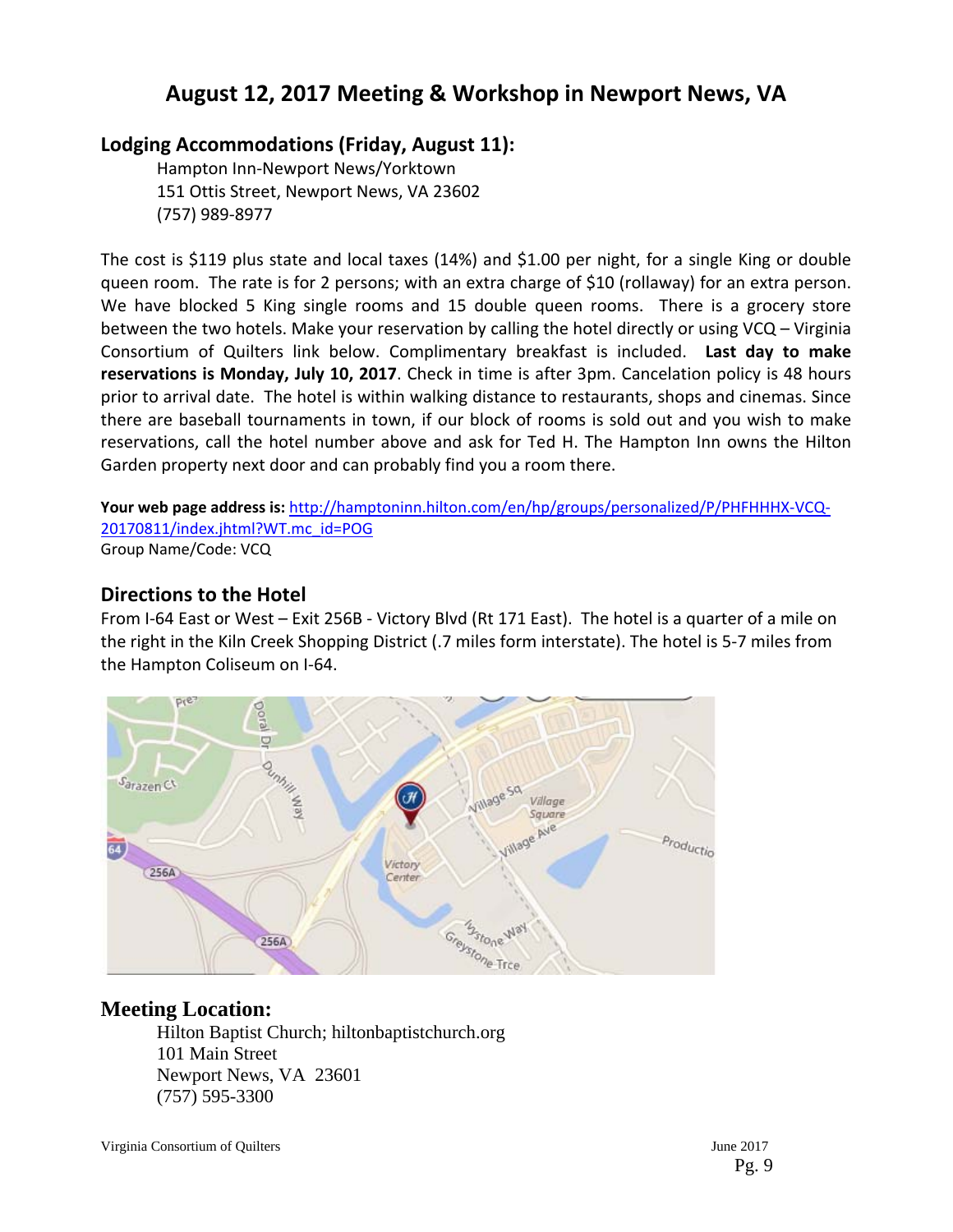## **Directions from the Hotel to Hilton Baptist Church:**



Nancy's Calico Patch 896 J Clyde Morris Blvd. (757) 596-7397 (Exit 258A – off I-64 Left at first light into shopping center. Shop will be open until 7:00 p.m. on August 11 for VCQ members. There will be discount for VCQ members.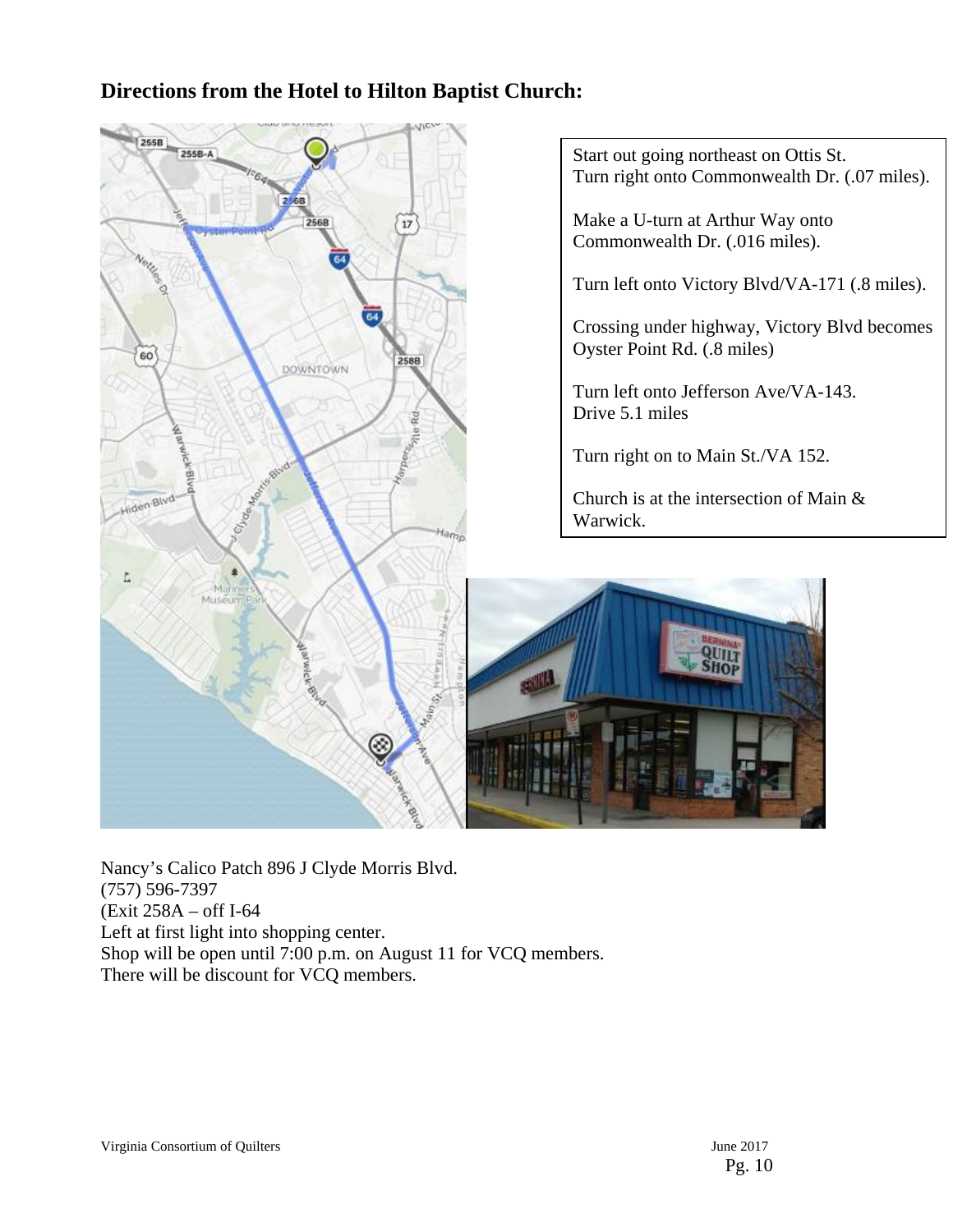## **Notes from Elizabeth and Sally:**

Your registration form and check to VCQ must be **postmarked by Friday, July 21, 2017** (3 weeks prior to event). All workshops at this venue are capped at 10 people maximum due to room size. Get your registration in right away for the best chance of getting your first choice class. Registrations will close after **this date without exception. Any registrations postmarked after July 21, 2017 will not be accepted and will be returned**. Please fill out your registration form completely as this information is very vital to ensure proper confirmation mailing of your postcards.

**You will receive a postcard with your registration confirmation – Please bring your postcard!!**  Postcard will be used for door prize drawing. However, if you forget your card we will have blank index **cards at the registration table for the door prize drawing.**

#### **Any cancellations must be made by July 21, 2017 to obtain a refund.**

#### **Please wear your nametag to the meeting so we can put names and faces together.**

#### **Friday, August 11, 2017 Schedule: Dinner on your own**

- 5:30‐7:00 PM **Celebration 2018 Committee** meeting at Hampton Inn‐Newport News/Yorktown meeting room
- 7:00‐9:00 PM **VCQ Board** meeting at Hampton Inn‐Newport News/Yorktown meeting room

#### **Saturday, August 12, 2017 Meeting Schedule:**

| $\triangleright$ 8:00 - 9:00 AM | Registration            |
|---------------------------------|-------------------------|
| $\triangleright$ 9:00 - Noon    | Workshops               |
| $\triangleright$ Noon - 12:45PM | Lunch                   |
| $\triangleright$ 12:50 - 1:20PM | <b>Business meeting</b> |
| $\geq 1:30 - 3:30$ PM           | Workshops reconvene     |
| $\geq$ 3:45 - 4:15 PM           | Show and Tell           |

## **Shops Near Newport News**

#### **Field's Quilting and Craft Supplies**

6568 Main Street Gloucester, VA 23185-5630 Open Tuesday - Friday 10am – 5pm Saturday 10am – 3pm (804) 693-6120

#### **Nancy's Calico Patch**

896 J Clyde Morris Blvd. Newport News, VA 23606-2200

(757) 596-7397 Shop will be open until 7:00 p.m. on August 11 for VCQ members. There will be discount for VCQ members.

#### **Artee Fabrics & Home**

5333 George Washington Mem Hwy Yorktowon, VA 23692-2704 (757) 890-2787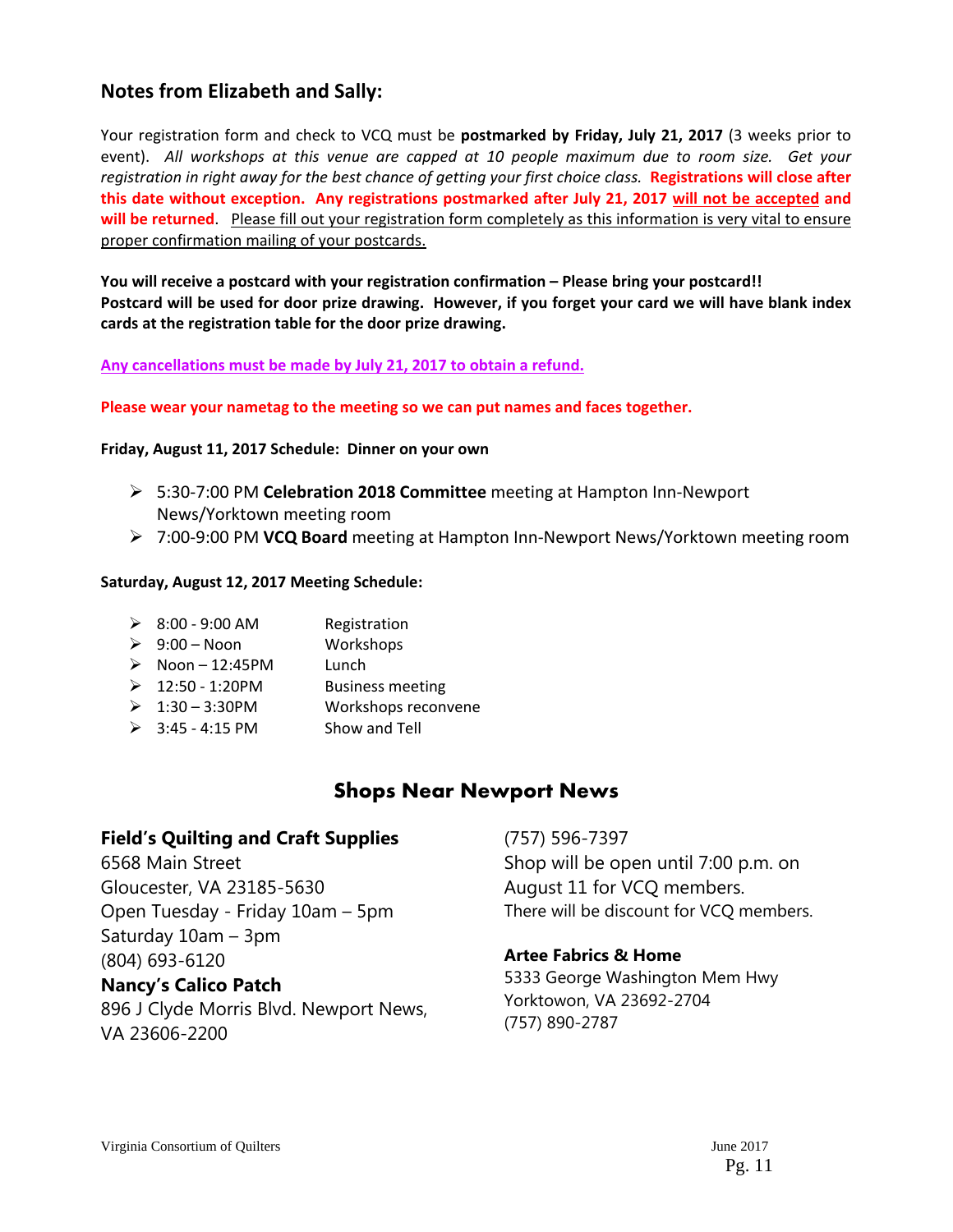#### **Workshops \*\*\*\*\*\*\*\*\*\* Workshops \*\*\*\*\*\*\*\*\*\* Workshops \*\*\*\*\*\*\*\*\*\***

**Workshop A: Pretty Leaves, Punkin' with Joy Duke** – In this class you will learn fusible applique, buttonhole stitch, stem stitch, and my 3D fusible technique. If you would like, you may also use wool felt or felted wool without a fusible for this project. If you have any questions or difficulty finding supplies, please contact the teacher at: JoyousAppliqueDesigns@cox.net



**Skill Level**: Beginner Plus - All are welcome for this handwork class!

**Supply List**: – Note that all fabric should be prewashed WITHOUT fabric softener prior to class. Cotton fabric or wool (see note in description for wool) Black background-14" by 12" Medium Green Leaves-3"square Dark Green Leaves-6" by 8" Burgundy Leaves-6"square Orange Leaves-6" square Brown Leaves-5" square Brown Stem-3" square Mottled Leaves-3" by 6" Rust Leaves-6" square Lt. Rust Leaves-3" by 5" Orange for Pumpkin, Border, Backing and Sleeve-2/3 yard Reynolds Plastic Coated Freezer Paper-1/2 yard HeatnBond Lite-1/2 yard (if using cotton) HeatnBond Feather Lite-1/4 yard (if using cotton)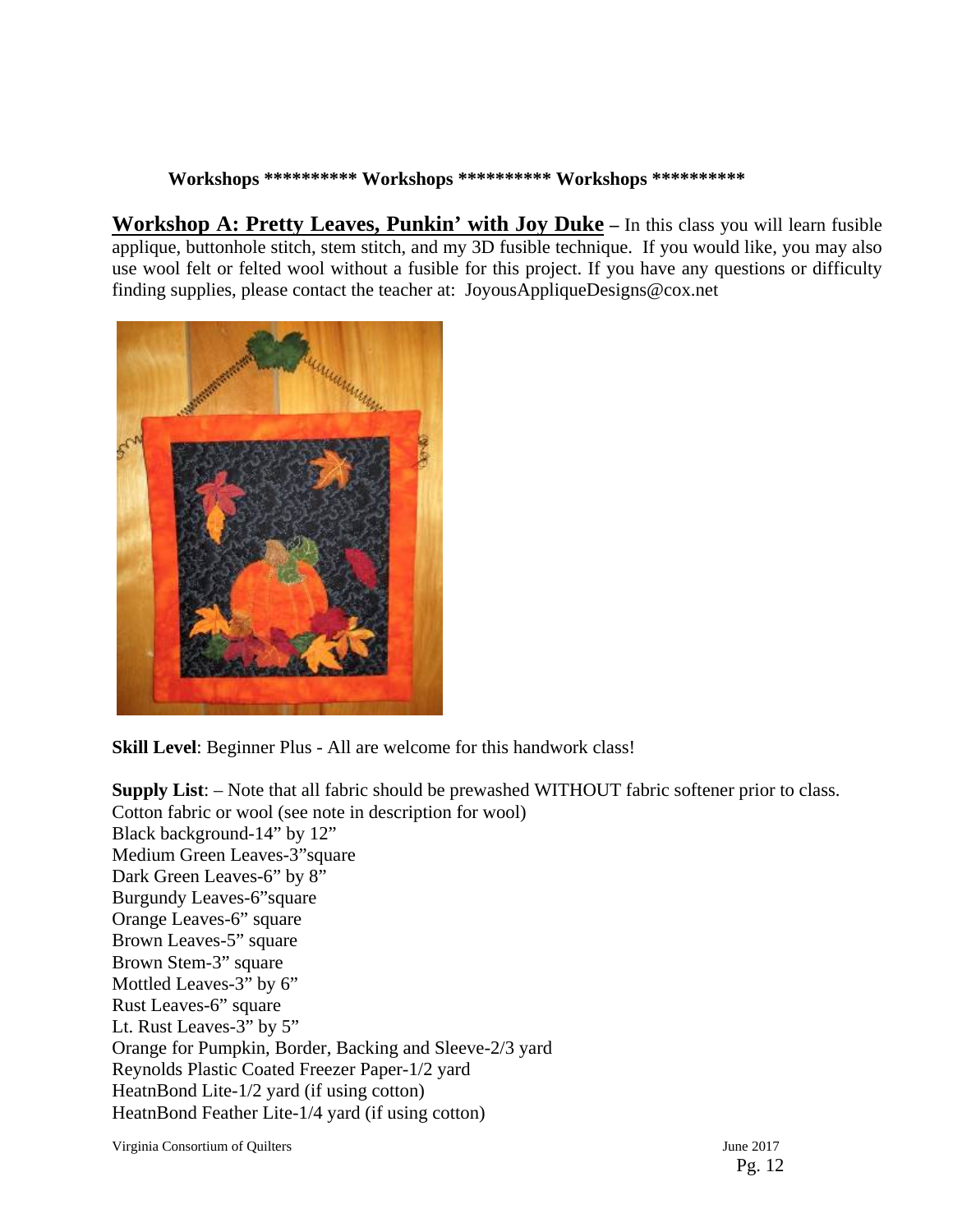16" by 14" Thin Cotton Batting (I used Warm and Natural) 2 yards of 20-gauge Green Wire (Found in Craft Stores) ¼" Dowel Rod 12" long Valdani 100% Colorfast Hand-dyed Perle Cotton in size 12 in the following colors H202, V1, 0244, 843, 65, 0154, 73, 0526-see note below Pointed-tip sharp scissors-my favorite is Fiskars Micro Tip Scissors No. 5 Fine Mechanical Pencil Chenille Size 24 Needles Dritz Quilting White Water Soluble Marking Pencil Quilting Thread and Needle of your choice

Thread kits will be offered for your convenience as there are eight different colors, you are welcome to bring other colors of thread to enhance your fabric or different brands as you wish. **If you wish to purchase a thread kit, it would be** \$10 for Valdani Perle Cotton thread. Please let me know if you will need a thread kit. Patterns may be purchased in class, or ahead of time through my website: www.JoyousAppliqueDesigns.com, or at your local quilt shop.

**About your teacher:** Joy made her first doll-size crazy quilt in junior high school as a way to avoid writing a history paper. Following a secretarial career at NASA and working for the American Meteorological Society she had the opportunity to begin designing applique patterns, teaching classes, and giving lectures to area quilt guilds. Lately she has also written articles for QuiltingHub.com as a Quilting Contessa and submitted patterns and articles to The Quilt Pattern Magazine. She enjoys being able to share her love of applique with others while still having a flexible schedule so that she can enjoy time with her boys.

## **Workshop B: Free Wheeling Single Girl with Lee Taylor**

This quilt is so much fun to make! Imagine making a quilt with no measuring and no rotary cutting and using up all of the fabric that you absolutely love and have held onto forever. Let go and sew!

#### . **Why is it called "Free Wheeling Single Girl'?**

**Free** – You are freely cutting out your pieces for the rings with scissors. You use your freezer paper templates to cut out the ring and background shapes. No measuring!

**Wheeling** – The scrappy fabric pieces you have just cut are sewn together to create rings or wheels. You'll be using some curved piecing techniques used in order to machine piece them.



**Single Girl** – Each ring will be unique and one of a kind, but once you get started you won't want to stop at just one!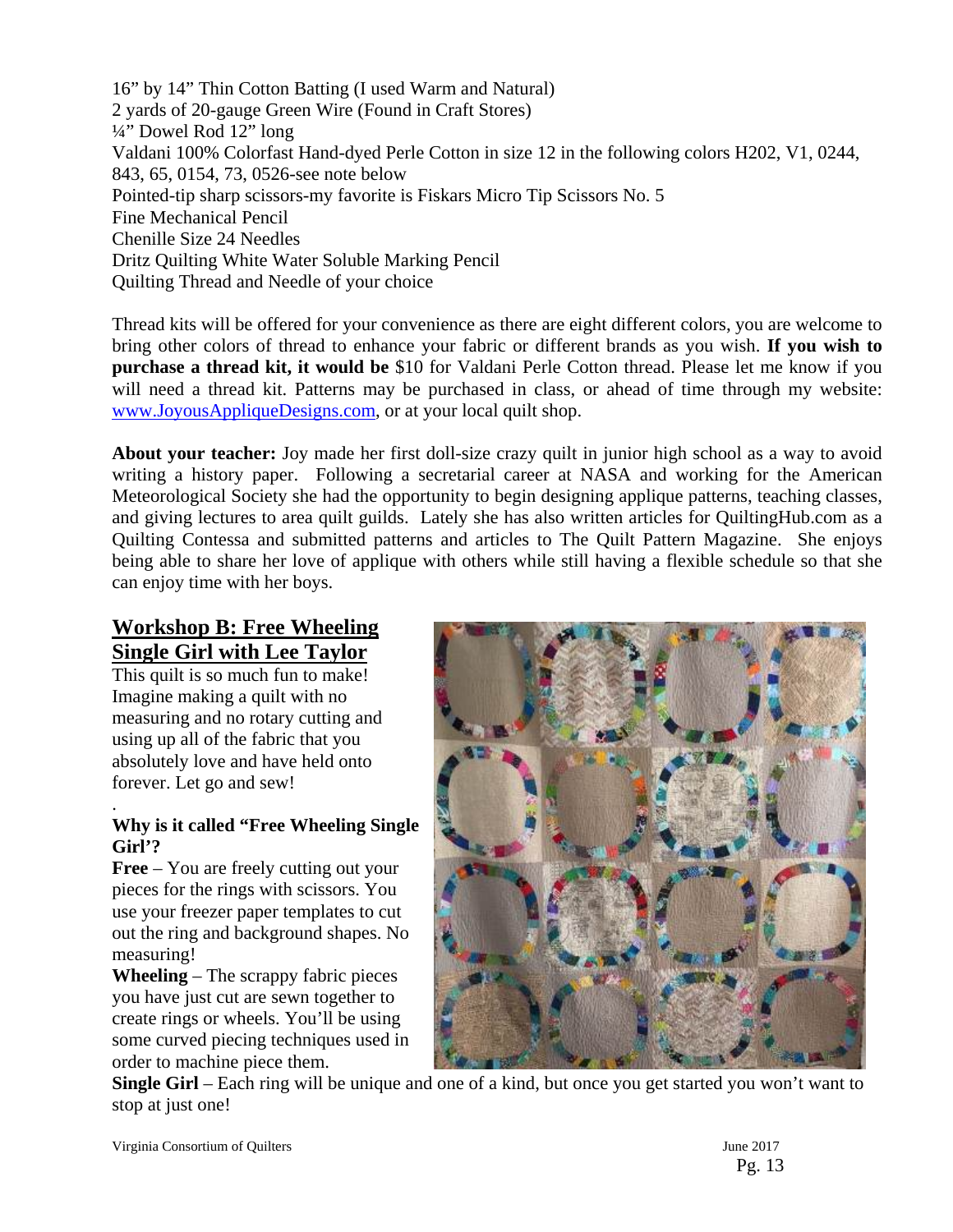The hardest part for me is picking just one background to go with all of the beautiful rings! Here are a couple of variations.



#### **Skill Level: All, machine sewing class**

**Supply List:** Free-Wheeling Single Girl pattern by Denise Schmidt Freezer paper Fabric and paper scissors 3-8 yards of background fabric depending on the size quilt you wish to make Most importantly—fabric that you want to use up- assorted scraps, charm packs, layer cakes, fat eighths, fat quarters, you name it! Sewing machine and basic sewing supplies (pins and thread)

**Kit Fee:** \$15.95 for the pattern (10% discount for guild members) If you cannot find this pattern, please contact the teacher to order one (one pattern per student please, no sharing). Phone: 804-577-7272 Email: lee@sewlovelee.com Website: www.sewlovelee.com

Teacher will plan to bring 10-20 bolts of fabric which may make good backgrounds and price would vary based on selected fabric and amount.

**About your teacher:** I love, Love, LOVE Fabric! Owner of Sewlovelee in White Stone, Virginia since October 2014. This unique quilt shop offers a wide variety of absolutely gorgeous fabrics waiting to inspire your next creation! Member of multiple quilt guilds including Peninsula Piecemakers and Peninsula Modern Quilt Guild.

## **Workshop C: Improv Piecing and Quilting with Mary Menzer**

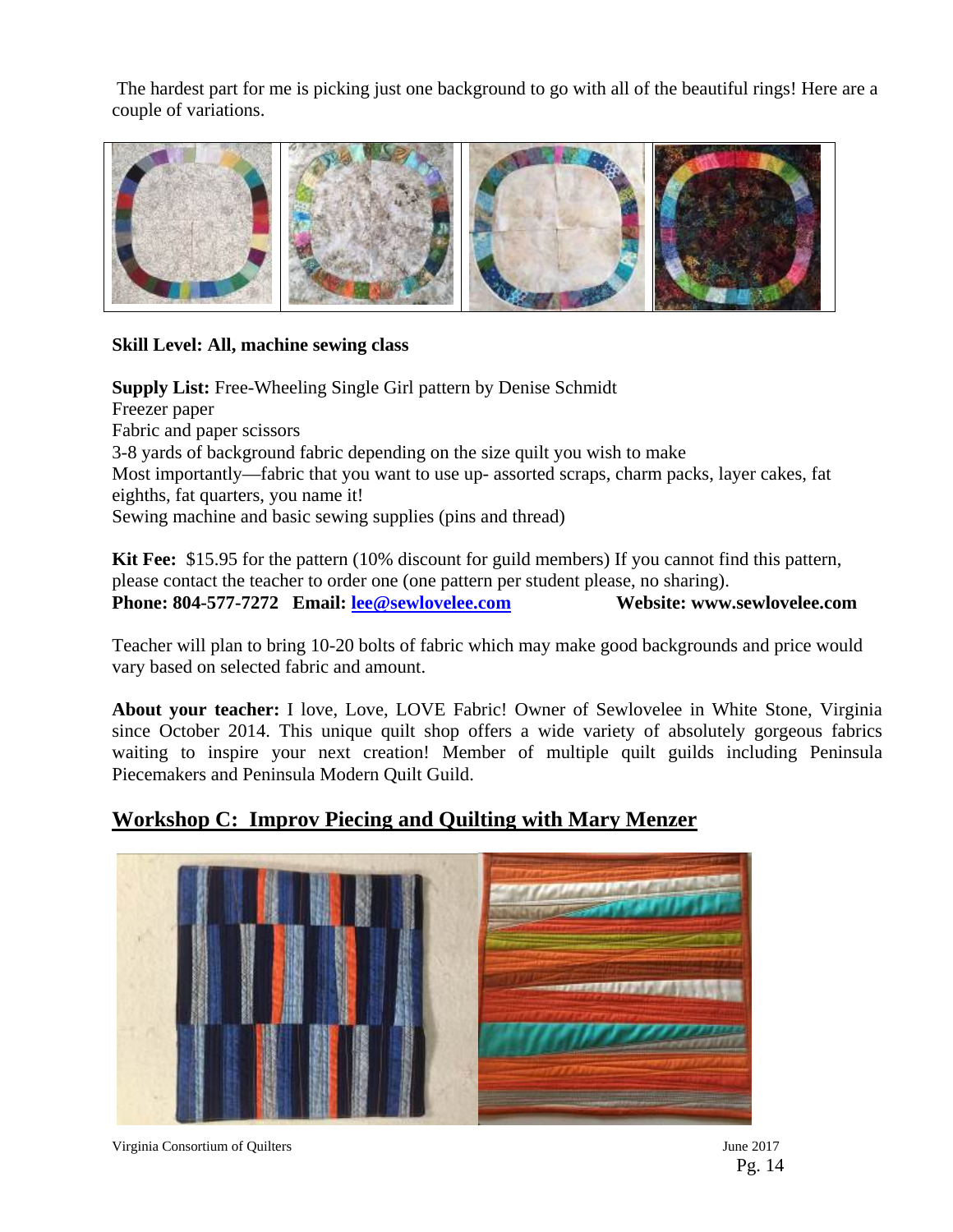No rules, no rulers. Mary will demonstrate how to piece a mini quilt without using rulers! We will cut and piece a mini with coordinating fabrics. Let the "Rules" go! Quilt your project.

**Skill Level:** Beginner

**Supply List**: Basic Sewing Supplies, sewing machine, cutting mat, rotary cutter, back and batting each measuring 18" X 18", quilting thread, kit purchased from instructor **OR** ½ yard cuts of at least 20 solids and prints that coordinate well and black and white as a neutral.

**Kit Fee:** \$15.00 will include a variety of solids and prints that co-ordinate to make your mini! If you are not purchasing a kit see fabric requirements listed under supply list.

**About your teacher:** Mary was a first-place winner at QuiltCon 2015 and first place winner at Mid-Atlantic Quilt Show 2017. She displayed 5 quilts in 2015 at the Peninsula Fine Arts Museum. You can reach her at marymenzerdesigns@gmail.com



## **Workshop D: Secrets of Color for Quilters: Values & Hues with Meryl Ann Butler**



Have you ever been confused by references to value relationships in fabrics?

Or wondered why the colors of your fabrics looked different in the quilt shop than in your finished quilt?

This class is guaranteed to help you to better see and understand values and colors!

• Be inspired by a short trunk show of quilts in specific color harmonies, and learn why their color and value relationships are successful.

• Then, create color charts and value scales with both tempera and fabric: mixing colors and matching colors to fabrics both help train the eye naturally

• Learn why values are actually more important than color!

**Skill level:** All (projects are adjustable to skill level)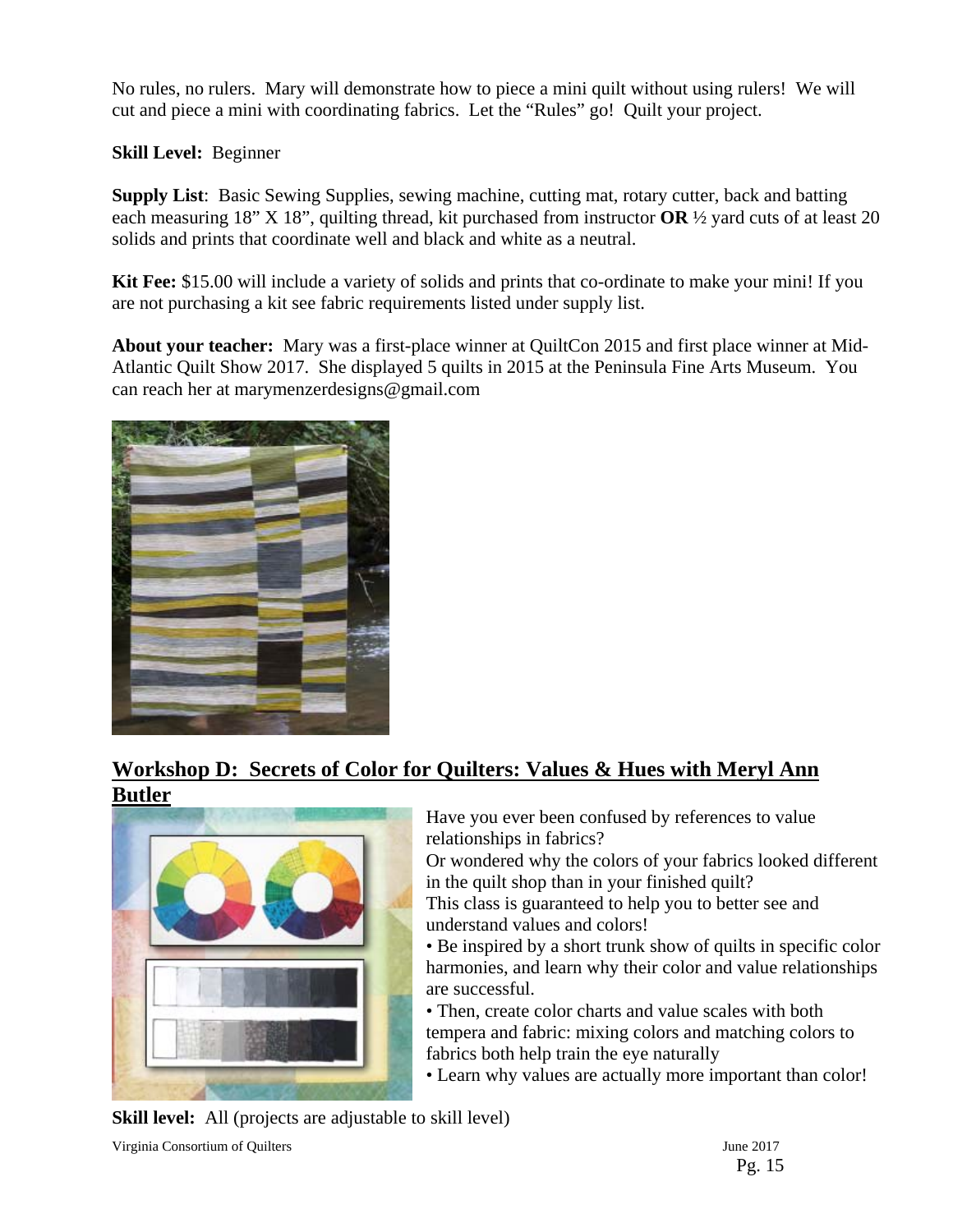## . **Supply List:**

## *ALL ITEMS BELOW ARE OPTIONAL:*

You may want to consider **casual clothes** or cover-up suitable for painting and gluing.. **Scissors for paper and for fabric** will be provided, but you may prefer to bring your own. **Markers** for fabric will be provided, but you may prefer to bring your favorite Micron marker, fine Sharpie or chalk marker.

Students are invited to bring **projects** – finished, unfinished or planned – for color advice. Your project sheets and class handouts will fit in plastic sleeves in a **three-ring binder** for future Reference

**Kit Fee:** \$12 kit fee (Payable to instructor in class) covers handouts, paints, fabrics, templates, and use of glue sticks, scissors, brushes, palettes and other tools.

**About your teacher:** Meryl Ann Butler is the author of the bestseller, *90-Minute Quilts: 15+ Projects You Can Stitch in an Afternoon* (2006, Krause) and the follow up, *MORE 90-Minute Quilts: 20+ Quick and Easy Projects With Triangles and Squares (April, 2011, Krause)* as well as hundreds of quilt articles. She has taught color and textiles courses at the university level. Meryl Ann is a 5-time Fairfield-Bernina Fashion Show designer and currently operates Ocean View Arts in Norfolk where she teaches classes in drawing, painting, quilting arts, and color theory and application. **Note**: students will create four color/value charts in this class. The skill level of each project is adjustable for each student, based on her previous experience. Students who have created color wheels and/or value charts in other classes (either Meryl Ann's classes or another teacher's) are invited to bring them in, and will have the opportunity to create a more advanced versions of both the color wheels and value charts if that is more appropriate for their level of experience **Questions** for the instructor? Email: merylannb@mac.com

Some of Meryl Ann's pieces include:

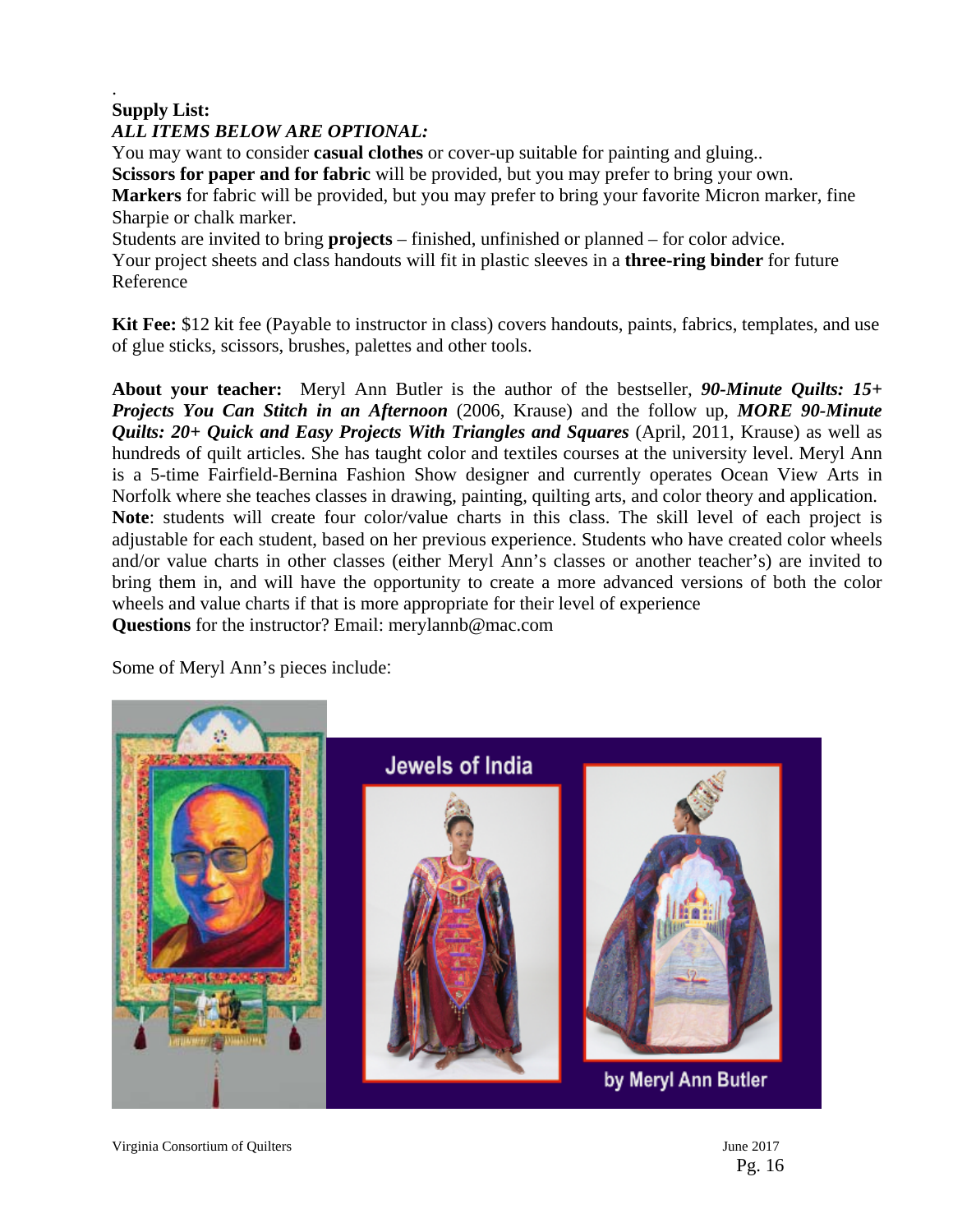## **Workshop E: Come Quilt With Me**

Bring your own project to work on as you sit and quilt with other members and experience wonderful fellowship.







*<u><b>*</u> **VCQ will be scheduling meetings all over the state. If your guild would like to sponsor a meeting contact one of the Board members. If you know of a quilting teacher we would be interested in, please contact Elizabeth Gibson, Programs Chair/Teachers at** kunamola@aol.com or 703-481-6879

l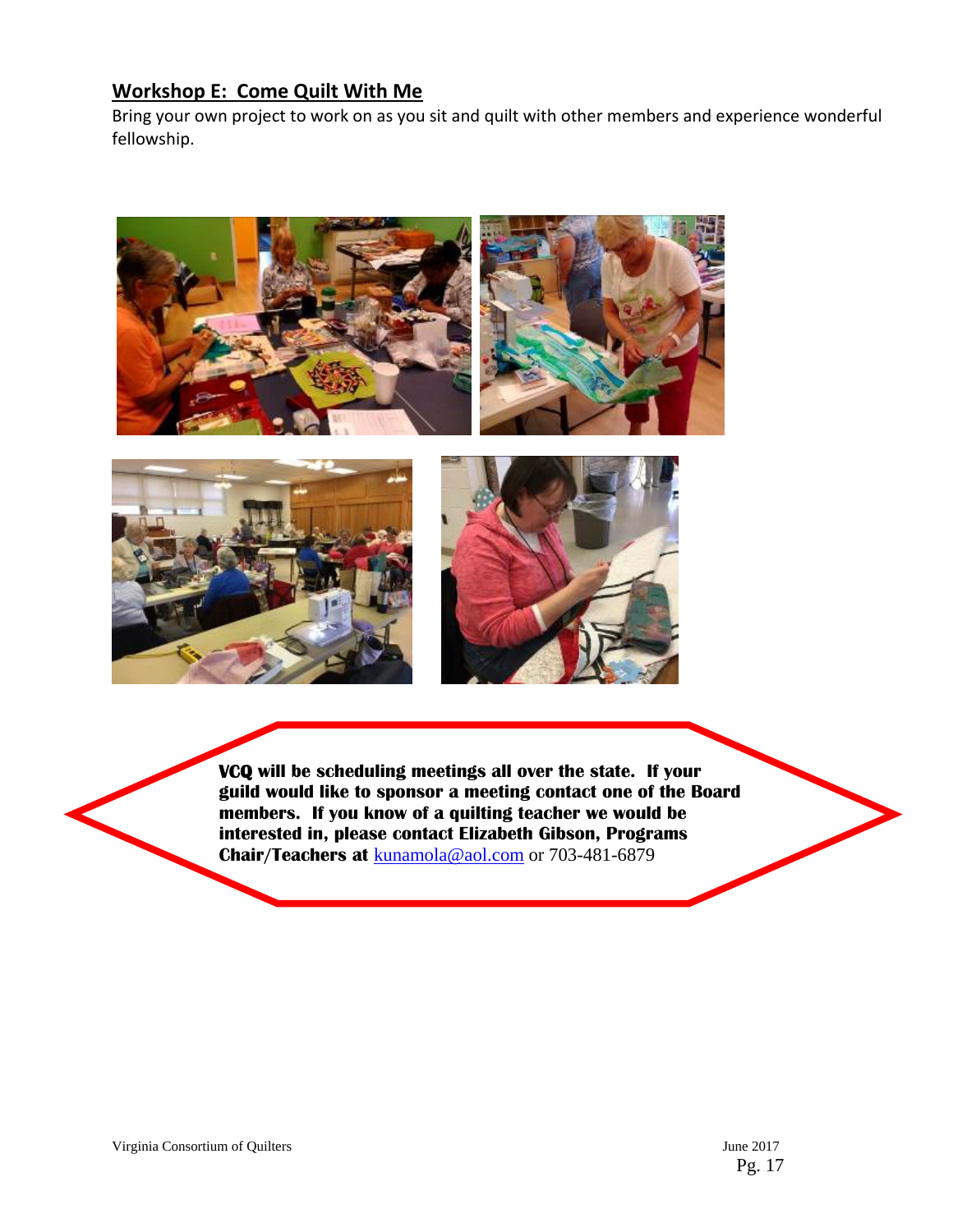## **VCQ WORKSHOP REGISTRATION FORM**

Registration form deadline: **Friday, July 21, 2017.****Registrations will close after this date without exception. Any registrations postmarked after July 21, 2017 will not be accepted and will be returned. Any workshop cancellations prior to the deadline are eligible for a refund.** Please fill out **completely** and please **PRINT***.* 

| Name    |       |              | Member_______ Non-Member____ |
|---------|-------|--------------|------------------------------|
| Address |       |              |                              |
|         | City  | <b>State</b> | Zip                          |
| Phone   | Email |              |                              |

Choice of Workshop (includes lunch). Circle letters and indicate choice on line below. In the event your workshop choice is full and you are placed in CQWM, do you want the \$5.00 refund or donate it to VCQ?

(please check your preference) \_\_\_\_\_\_\_\_\_\_\_\_\_Refund \_\_\_\_\_\_\_\_\_\_\_\_\_VCQ

PLEASE NOTE: Due to size restrictions of the classrooms, at this venue, all classes are capped at 10 registrants.

Workshop A: Pretty Leaves, Punkin' with Joy Duke

Workshop B: Free Wheeling Single Girl with Lee Taylor

Workshop C: Improv Piecing and Quilting with Mary Menzer

Workshop D: Secrets of Color for Quilters: Values & Hues with Meryl Ann Butler

Workshop E: Come Quilt with Me (CQWM)

1st choice\_\_\_\_\_\_\_\_\_\_\_\_ 2nd choice\_\_\_\_\_\_\_\_\_\_\_\_3rd choice\_\_\_\_\_\_\_\_\_\_\_\_

| Cost                                             |               |
|--------------------------------------------------|---------------|
| Member, Workshop                                 | \$40          |
| Member, Community Service/Come Quilt with Me     | \$35          |
| Non-member, Workshop                             | \$55          |
| Non-member, Community Service/Come Quilt with Me | \$45          |
| Host Guild Non VCQ committee member              | $$15**$ lunch |
|                                                  | only          |

\*\*A host guild non-VCQ committee member may register as a guest only for \$15 to include lunch and the business meeting. A non-VCQ visitor may attend any business meeting only and both must pre-register in order to have an accurate count for lunch.

Amount enclosed: \$\_\_\_\_\_\_\_\_\_ Pattern or supply fee, if any, is paid to teacher at time of class.

Will you be purchasing a kit from your teacher? Yes No Please try to bring exact change.

Are you willing to be a class helper? Yes No

Are you bringing a sewing machine to Come Quilt with Me? Yes No

Were you referred or invited by a VCO member? Yes No

If so, please write in their name

Special lunch requirements:

Vegetarian Gluten-free Allergic to

Send workshop registration form and your check **payable to VCQ** to

**Sally Ann Hurst, 4331 Rolling Hill Road, Red House, VA 23963**  Questions? Contact Sally Ann Hurst @ 434-248-6212 VA or 6SallyHurst7@gmail.com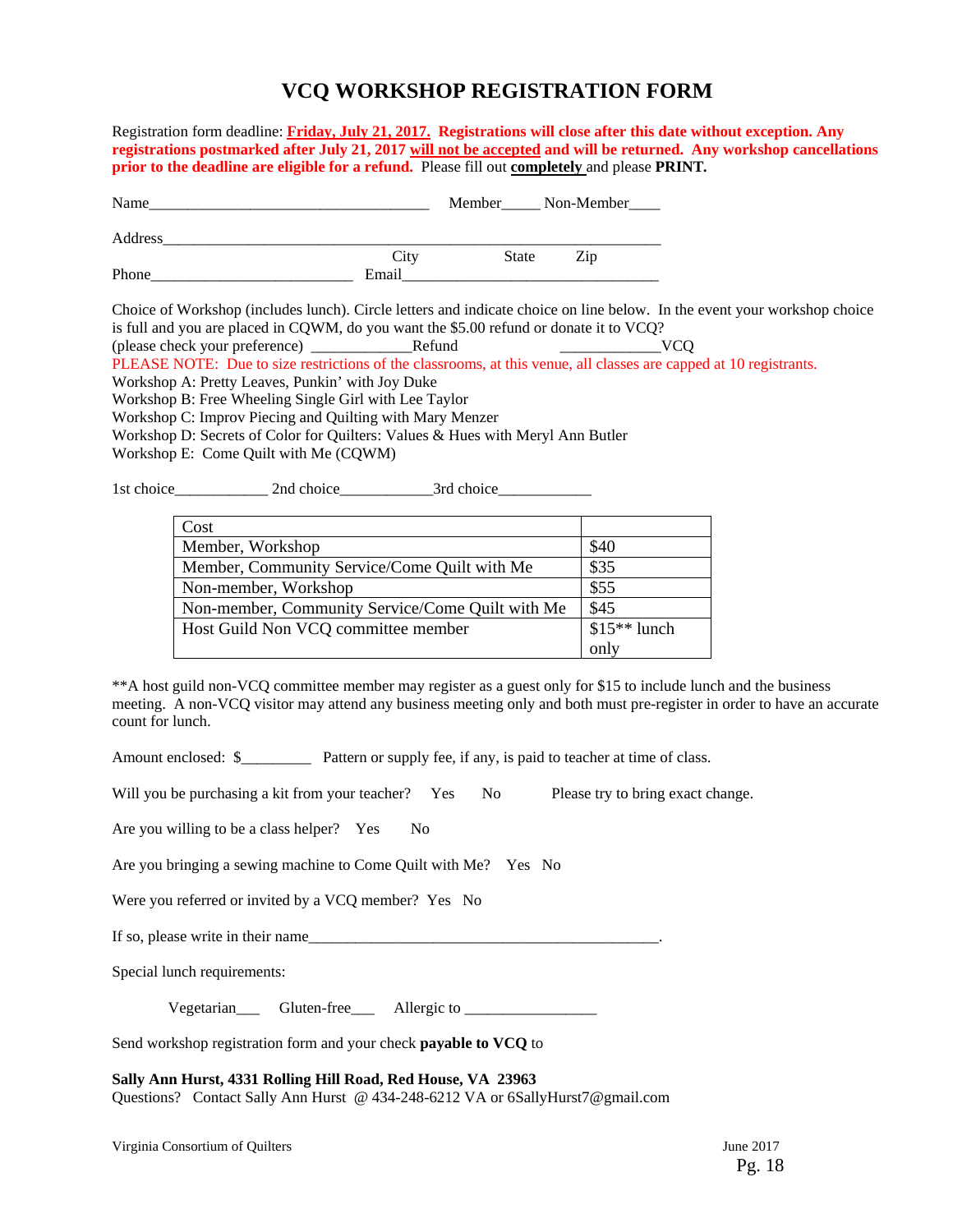#### **TREASURER'S REPORT AS OF May 19, 2017**

Money Market: \$15,277.21 Checking Account: \$7,586.69



Rose Hall

Your guide to time saving pre-cut kits.

http://www.customquiltkits.com

rose@customquiltkits.com

15% off for VCQ members. Just mention your membership in the email!

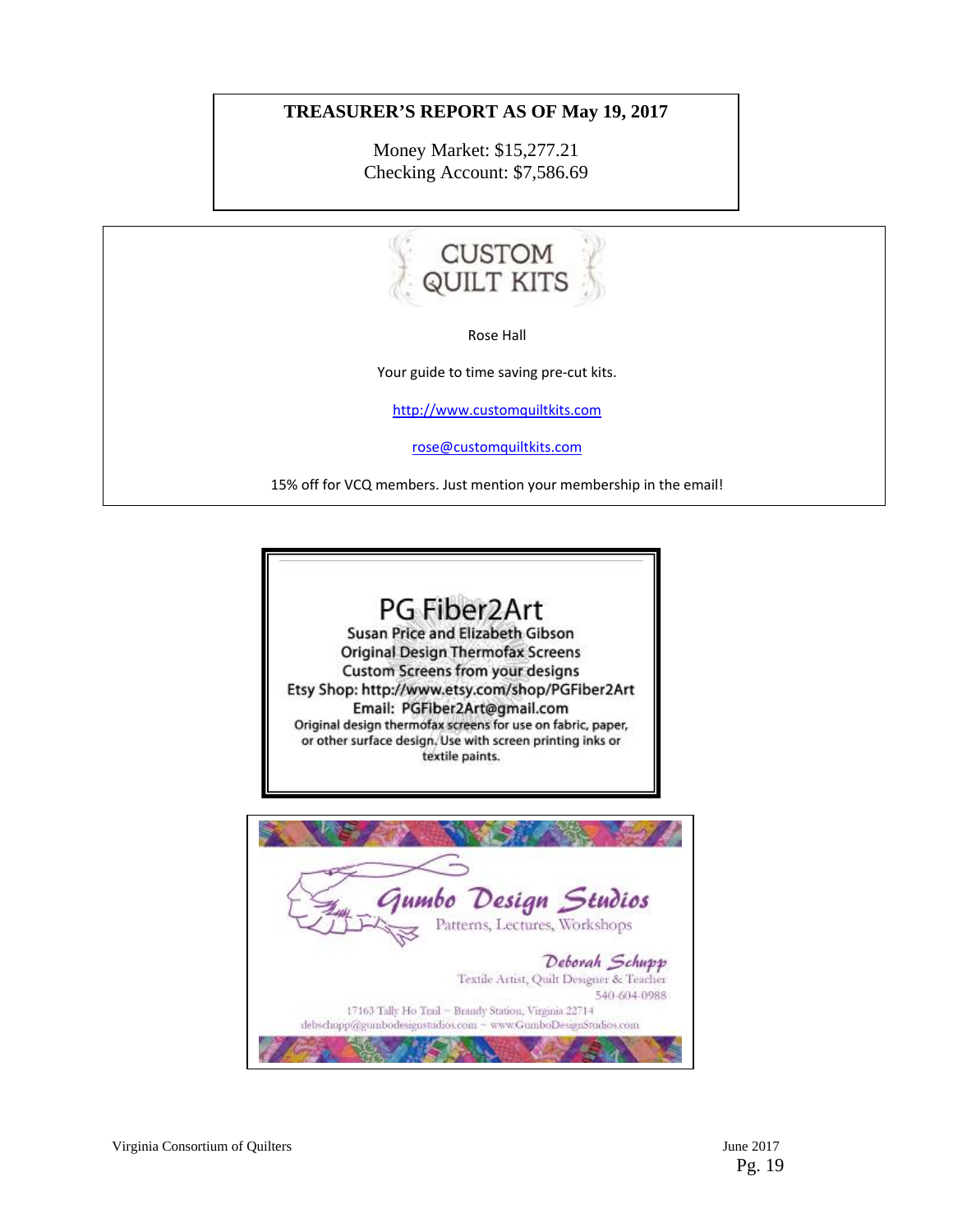## **Meryl Ann Butler's**

# Ocean Liew Ants

Art, Quilting & **Fiber Art Classes** 

Instruction in color, values, drawing and painting can help you add that extra touch of realism to your pictorial quilts.

All classes suitable for untrained beginners or advanced students.

Day & evening courses

Spring 2017 VCQ discount \$85 off (mention this ad)

Small classes in a bay front loft at 209 W. Ocean View Ave, Norfolk







Meryl Ann Butler is the author of 90-Minute Quilts, and MORE 90-Minute Quilts.

Semi-private and private Quilting Arts classes include: 90-Minute Quilts **Color for Quilters Textile Collage** 

MerylAnnB@mac.com

# **MEMBERSHIP**

# *Don't forget to send in your renewals for 2017.*

\*\*Celebration is next year! Must be a member to register in August and be a member in 2018 \*\*\*\*

See above for Application or you can find it on www.VCQ.org